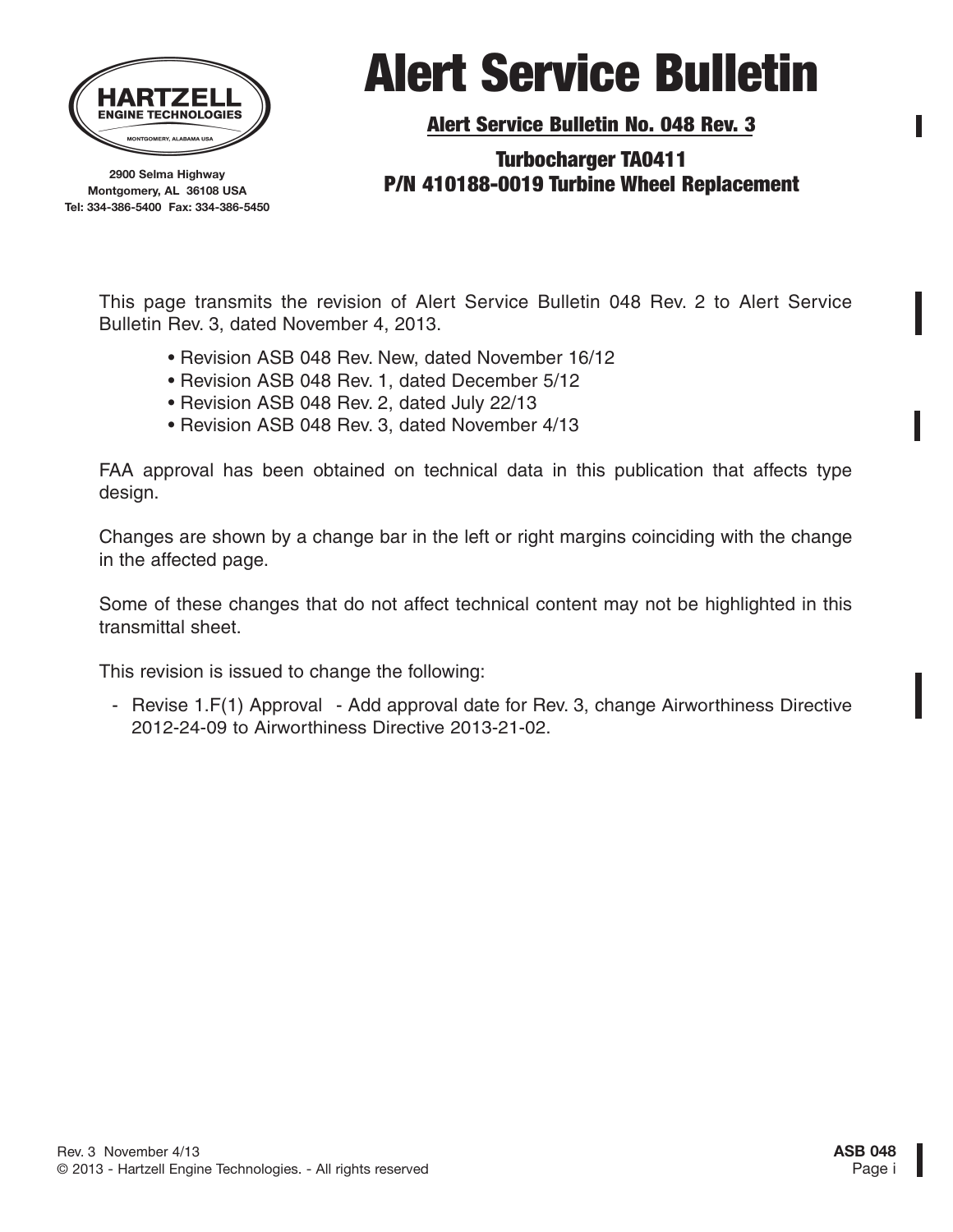Alert Service Bulletin No. 048 Rev. 3

Turbocharger TA0411 - P/N 410188-0019 Turbine Wheel Replacement

### **INTENTIONALLY LEFT BLANK**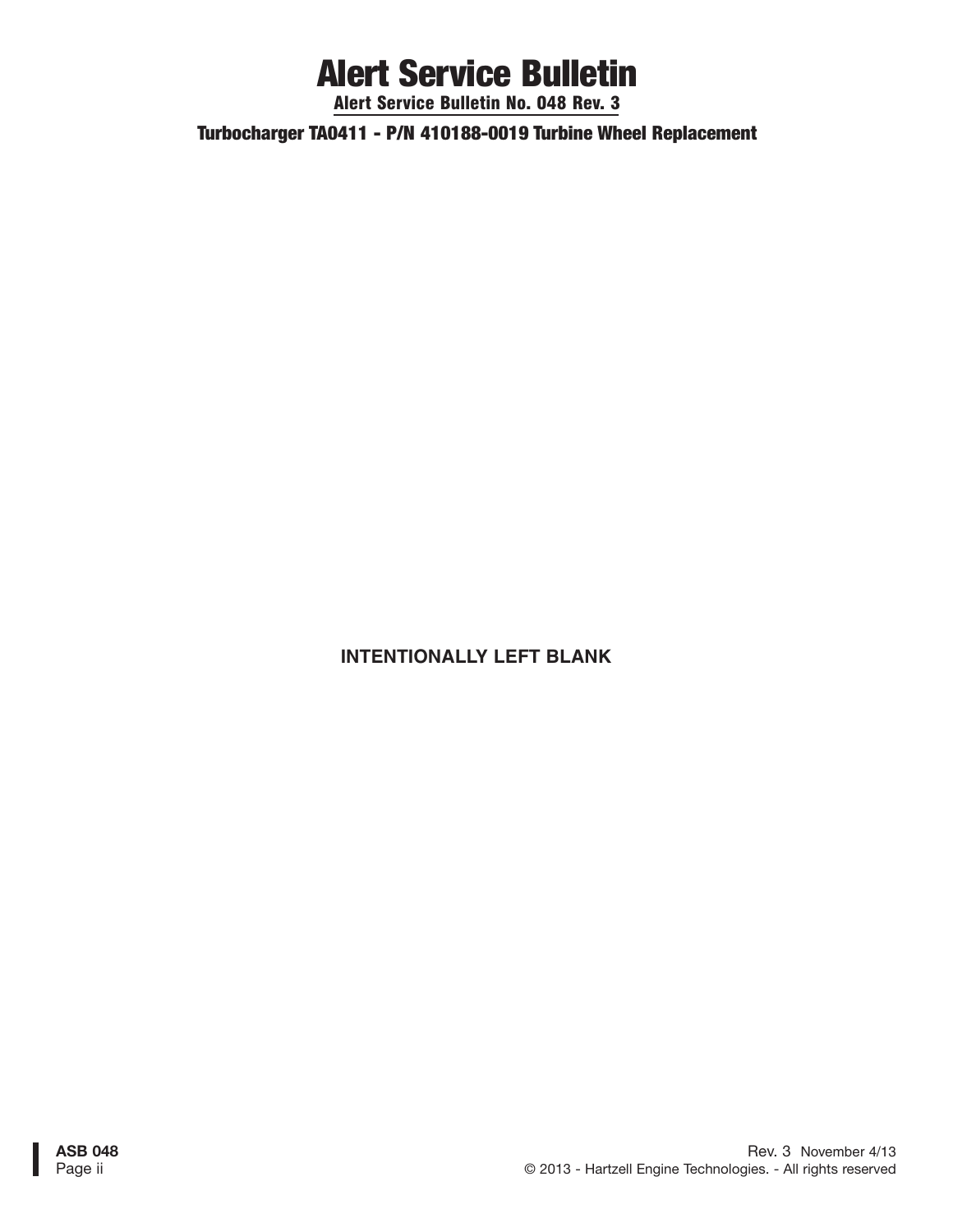

**2900 Selma Highway Montgomery, AL 36108 USA Tel: 334-386-5400 Fax: 334-386-5450**

#### 1. Planning Information

- A. Effectivity
	- (1) Hartzell Engine Technologies LLC (HET) P/N 410188-0019 turbine wheels with serial numbers **H120716 through H121988** are affected by this Alert Service Bulletin (ASB).
	- (2) HET model TA0411 turbochargers with part number and serial number listed in Table 1 and Table 2 are affected by this ASB.
	- (3) HET model TA0411 turbochargers overhauled or repaired since August 29, 2012 using P/N 410188-0019 T-wheel with serial numbers **H120716 through H121988** are affected by this ASB.

#### **TABLE 1 - Turbocharger Part Numbers Affected \* (Field Repairs)**

| 466642-0001 | 466642-9001 |
|-------------|-------------|
| 466642-0002 | 466642-9002 |
| 466642-0006 | 466642-9006 |

\* For aid in identifying engine or aircraft model, see Table 3 Reference Guide.

#### **TABLE 2 - Turbocharger Serial Numbers Affected (Factory Shipped)**

| Turbocharger P/N 466642-0001 |                   |                   |                   |                   |                   |                   |  |
|------------------------------|-------------------|-------------------|-------------------|-------------------|-------------------|-------------------|--|
| <b>H-PGL00031</b>            | <b>H-PGL00090</b> |                   |                   |                   |                   |                   |  |
| Turbocharger P/N 466642-0002 |                   |                   |                   |                   |                   |                   |  |
| <b>H-PFL00404</b>            | H-PFL00405        | <b>H-PFL00406</b> | H-PFL00407        | <b>H-PFL00408</b> | H-PFL00409        | H-PFL00410        |  |
| <b>H-PFL00411</b>            | H-PFL00412        | H-PFL00413        | <b>H-PGL00178</b> | H-PGL00179        | H-PHL00003        | H-PHL00004        |  |
| H-PHL00058                   | H-PHL00059        | <b>H-PHL00061</b> | H-PHL00063        | <b>H-PHL00064</b> |                   |                   |  |
| Turbocharger P/N 466642-9002 |                   |                   |                   |                   |                   |                   |  |
| H-PFR00525                   | H-PFR00526        | H-PFR00527        | H-PGR00175        | H-PGR00176        | H-PGR00177        | H-PIR00109        |  |
| H-PIR00110                   | <b>H-PIR00111</b> | H-PIR00112        | H-PIR00113        | H-PIR00114        |                   |                   |  |
| Turbocharger P/N 466642-0006 |                   |                   |                   |                   |                   |                   |  |
| H-PFL00330                   | H-PFL00331        | H-PFL00332        | <b>H-PFL00414</b> | H-PFL00415        | H-PFL00416        | <b>H-PFL00417</b> |  |
| <b>H-PFL00418</b>            | H-PFL00523        | H-PFL00524        | <b>H-PGL00149</b> | <b>H-PGL00150</b> | <b>H-PGL00151</b> | H-PGL00152        |  |
| H-PGL00153                   | <b>H-PGL00154</b> | <b>H-PGL00155</b> | <b>H-PHL00005</b> | <b>H-PHL00006</b> | H-PIL00132        | H-PIL00133        |  |
| <b>H-PIL00134</b>            |                   |                   |                   |                   |                   |                   |  |
| Turbocharger P/N 466642-9006 |                   |                   |                   |                   |                   |                   |  |
| H-PFR00533                   |                   |                   |                   |                   |                   |                   |  |

# Alert Service Bulletin

Alert Service Bulletin No. 048 Rev. 3

### Turbocharger TA0411 P/N 410188-0019 Turbine Wheel Replacement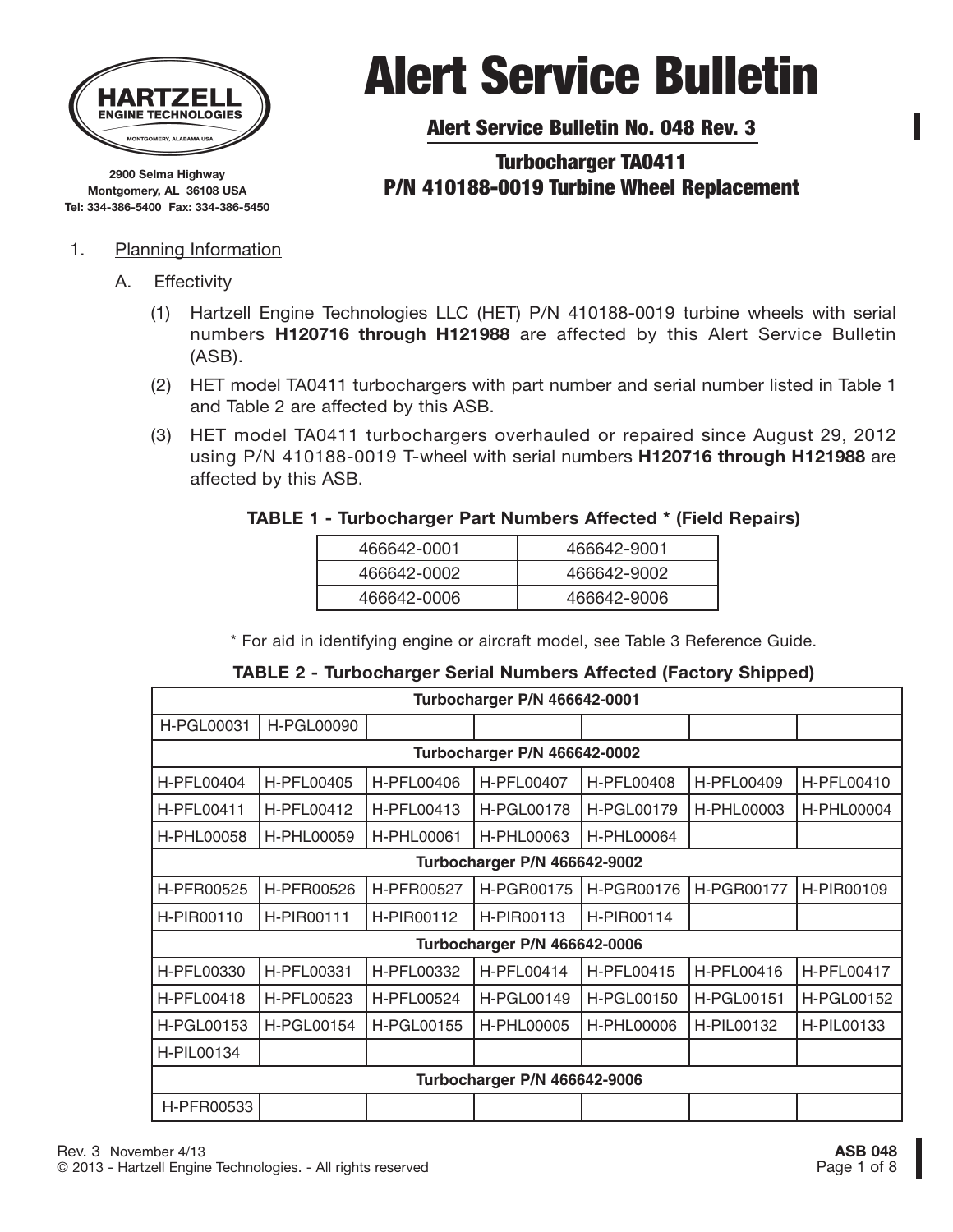Alert Service Bulletin No. 048 Rev. 3

#### Turbocharger TA0411 - P/N 410188-0019 Turbine Wheel Replacement

- **CAUTION:** DO NOT USE OBSOLETE OR OUTDATED INFORMATION. PERFORM ALL INSPECTIONS OR WORK IN ACCORDANCE WITH THE MOST RECENT REVISION OF THIS ALERT SERVICE BULLETIN (ASB). INFORMATION CONTAINED IN THIS ASB MAY BE SIGNIFICANTLY CHANGED FROM EARLIER REVISIONS. FAILURE TO COMPLY WITH THIS ASB OR THE USE OF OBSOLETE INFORMATION MAY CREATE AN UNSAFE CONDITION THAT MAY RESULT IN DEATH, SERIOUS BODILY INJURY, AND/OR SUBSTANTIAL PROPERTY DAMAGE. REFER TO THE HET WEBSITE FOR THE MOST RECENT REVISION LEVEL OF THIS ASB.
- B. Concurrent Requirements
	- (1) None
- C. Reason
	- (1) Hartzell Engine Technologies has discovered the potential for a compromised shaft to wheel head weld for HET P/N 410188-0019 T-wheel.
	- (2) This condition may allow the turbocharger turbine head to separate from the shaft. This may result in rapid reduction in or complete loss of engine power. Additionally there is the possibility of the loss of engine oil and fire.
	- (3) The affected turbocharger T-wheel must be removed from service and replaced with T-wheels outside of the affected serial number range.
	- (4) Regulatory action is expected.
- D. Description
	- (1) This Service Bulletin provides Instructions for Continued Airworthiness (ICA).
	- (2) This Alert Service Bulletin requires the removal from service of all affected HET P/N 410188-0019 turbocharger turbine wheel assemblies.
- E. Compliance
	- (1) For turbochargers in service with affected T-wheels, compliance is required before further flight.
	- (2) This Alert Service Bulletin requires the replacement of all existing inventory of affected T-wheels. Compliance is required before installation and no later than Dec. 31, 2012.
	- (3) Compliance with the Accomplishment Instructions is the terminating action for this Alert Service Bulletin.
- F. Approval
	- (1) This Alert Service Bulletin is approved by the Manager, FAA, Chicago Aircraft Certification Office, ACE 115C, by approval document dated November 4, 2013, as an alternative method of compliance with Airworthiness Directive 2013-21-02. Note that FAA AD 2013-21-02 supersedes AD 2012-24-09.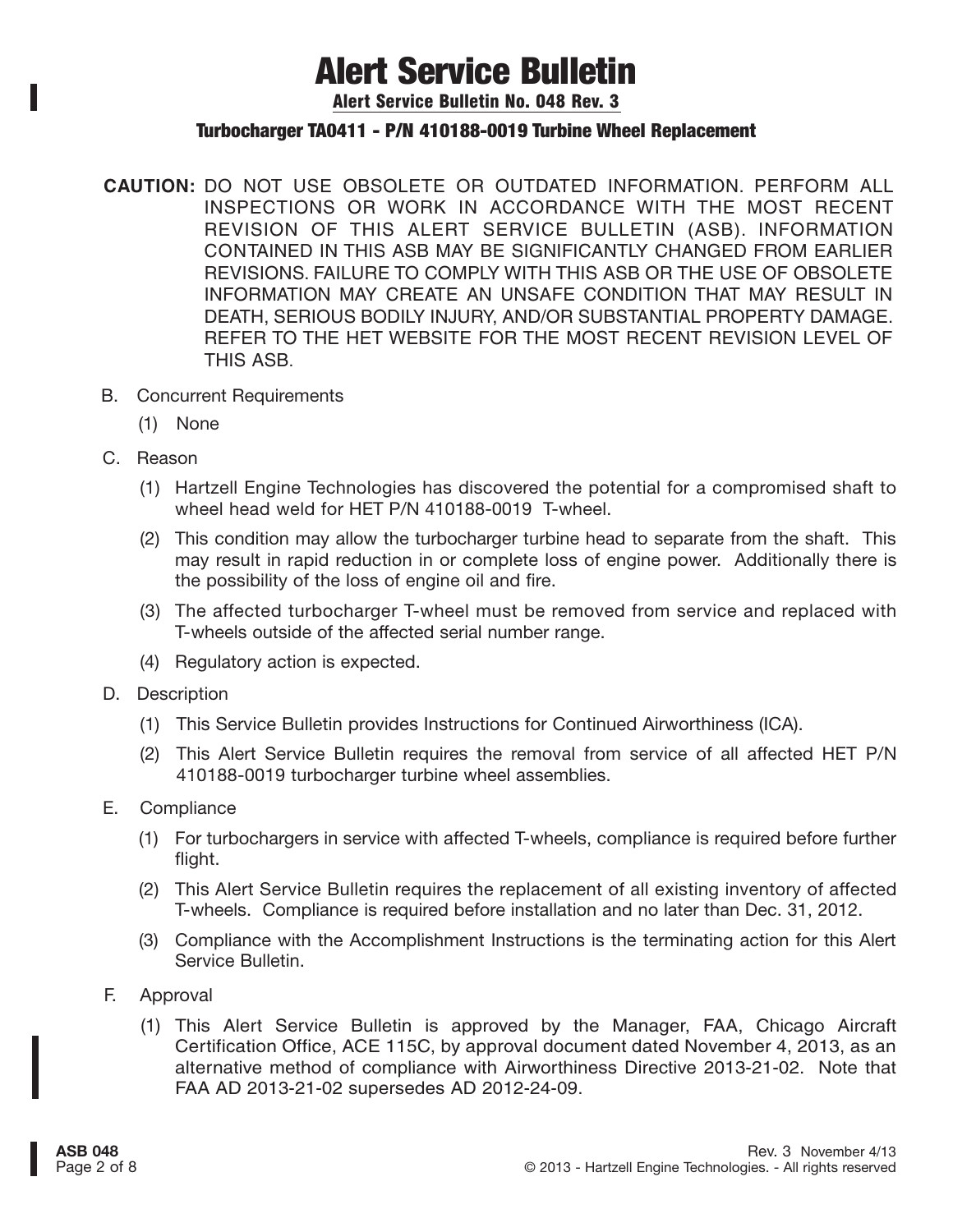Alert Service Bulletin No. 048 Rev. 3

### Turbocharger TA0411 - P/N 410188-0019 Turbine Wheel Replacement

- G. Manpower
	- (1) Refer to aircraft or engine labor time or service manuals for estimates regarding labor requirements. Refer to Appendix I.
	- (2) Negligible for return of parts in inventory.
	- (3) Four (4.0) man hours of labor are required for removal and replacement of an affected T-wheel from a turbocharger.
- H. References
- **CAUTION:** DO NOT USE OBSOLETE OR OUTDATED INFORMATION. PERFORM ALL INSPECTIONS OR WORK IN ACCORDANCE WITH THE MOST RECENT REVISION OF A DOCUMENT.
	- (1) HET 400600-0000 Turbocharger Overhaul & Maintenance Manual
	- (2) Applicable Continental Motors or Lycoming engine maintenance manuals
	- (3) Applicable aircraft maintenance manuals
	- I. Other Publications Affected
		- (1) None
	- J. Weight and Balance
		- (1) Not affected
- 2. Material Information
	- (1) One each, repaired or replacement turbocharger shown in Table 1 as applicable to your turbocharger.
	- (2) One each, replacement Turbocharger T-wheel, HET P/N 410188-0019.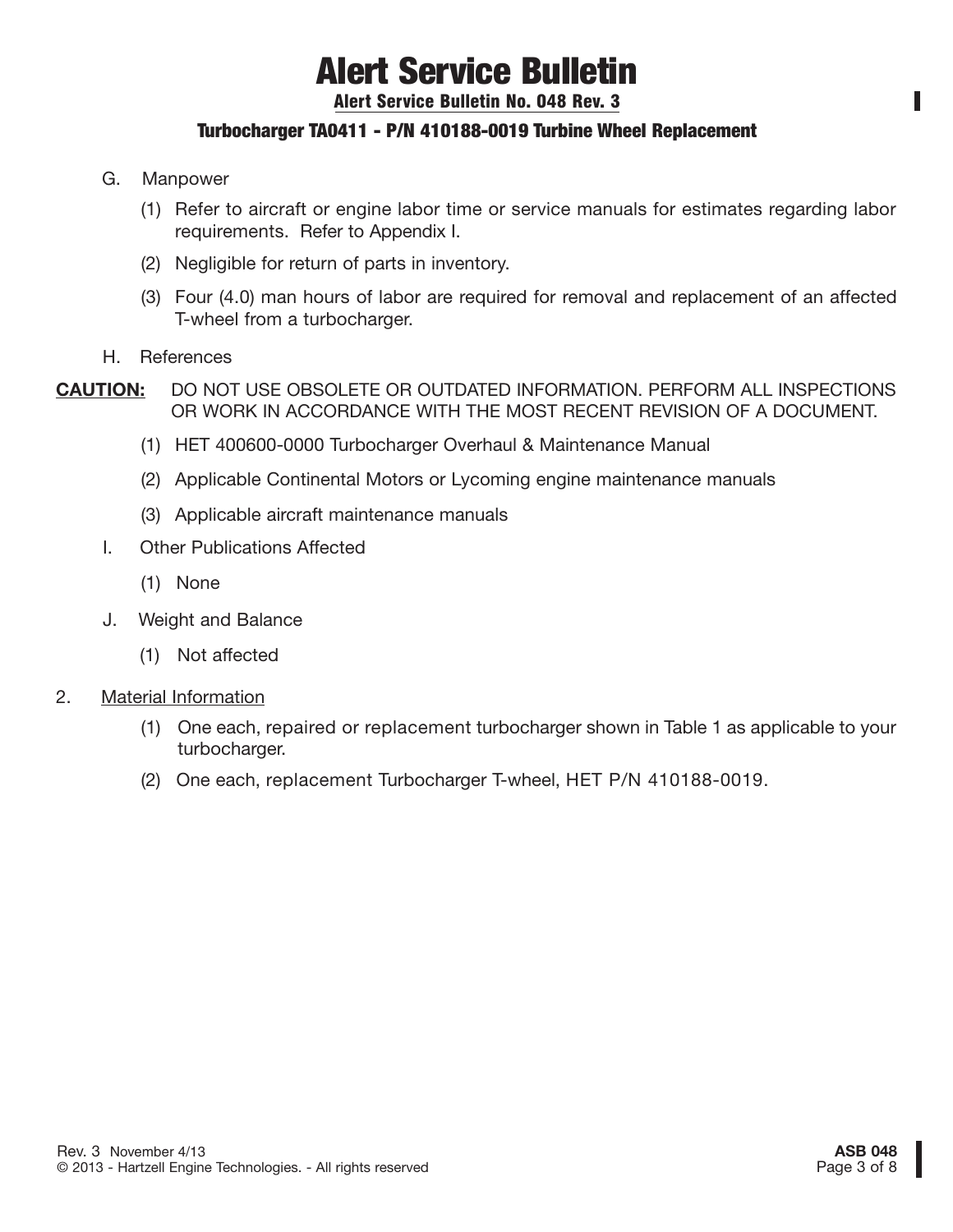Alert Service Bulletin No. 048 Rev. 3

### Turbocharger TA0411 - P/N 410188-0019 Turbine Wheel Replacement

#### 3. Accomplishment Instructions

- **WARNING:** THIS PROCEDURE MUST BE PERFORMED BY COMPETENT AND QUALIFIED PERSONNEL WHO ARE FAMILIAR WITH ENGINE AND AIRFRAME MAINTENANCE THAT IS SPECIFIC TO THE TURBOCHARGING SYSTEM. FAILURE TO DO SO MAY RESULT IN ECONOMIC LOSS, EQUIPMENT DAMAGE, AND/OR PHYSICAL INJURY.
- **CAUTION:** DO NOT USE OBSOLETE OR OUTDATED INFORMATION. PERFORM ALL INSPECTIONS OR WORK IN ACCORDANCE WITH THE MOST RECENT REVISION OF THIS ALERT SERVICE BULLETIN (ASB) AND THE APPLICABLE AIRCRAFT, ENGINE AND/OR HET 400600-0000 MAINTENANCE MANUAL. INFORMATION CONTAINED IN THESE MANUALS OR THIS ASB MAY BE SIGNIFICANTLY CHANGED FROM EARLIER REVISIONS. FAILURE TO COMPLY WITH THIS ASB OR THE USE OF OBSOLETE INFORMATION MAY CREATE AN UNSAFE CONDITION THAT MAY RESULT IN DEATH, SERIOUS BODILY INJURY, AND SUBSTANTIAL PROPERTY DAMAGE. REFER TO THE APPLICABLE AIRCRAFT, ENGINE, AND/OR THE HET 400600-0000 MAINTENANCE MANUAL INDEX FOR THE MOST RECENT REVISION LEVEL OF THE PUBLICATION.
	- A. Inspection
- **CAUTION:** DO NOT RELY ON THE AIRCRAFT OR THE ENGINE PAPERWORK ALONE WHEN IDENTIFYING THE TURBOCHARGER SERIAL NUMBER.
	- (1) If needed, access the aircraft turbocharger in accordance with the instructions contained in the aircraft maintenance manual.
	- (2) Locate the turbocharger part number and serial number found on the data plate and determine if it is an affected part number and/or serial number. Refer to Table 1 & 2.
		- (a) If the turbocharger serial number **is not listed** in Table 2 and an overhaul or repair has **not** been performed since August 29, 2012, proceed to "Return to Service" 3.C.(3).
		- (b) If the serial number **is listed** in Table 2, continue with Corrective Action 3.B(1).
		- (c) If the turbocharger was overhauled or repaired between August 29, 2012 and November 16, 2012 and the HET P/N 410188-0019 T-wheel was replaced, then determine if the serial number etched on the T-wheel shaft is affected. This may be done by removing the oil drain fitting and with adequate lighting, observing the shaft. (see Fig. 1).
			- (i) If an affected serial number is found, continue with Corrective Action 3.B(1).
			- (ii) If an affected serial number **is not** found, reconnect the oil drain fitting per applicable aircraft and/or engine manufacturer's maintenance manuals or service instructions. Proceed to "Return to Service" 3.C.(3).
	- (3) Identify affected T-wheel Piece Part
		- (a) Examine the turbocharger T-wheel by observing serial number etched on the T-wheel shaft. If a serial number is found in the range of **H120716 through H121988**, the T-wheel is affected. If found in inventory as piece part or as part of a complete turbocharger assembly, continue with Corrective Action 3.B(3).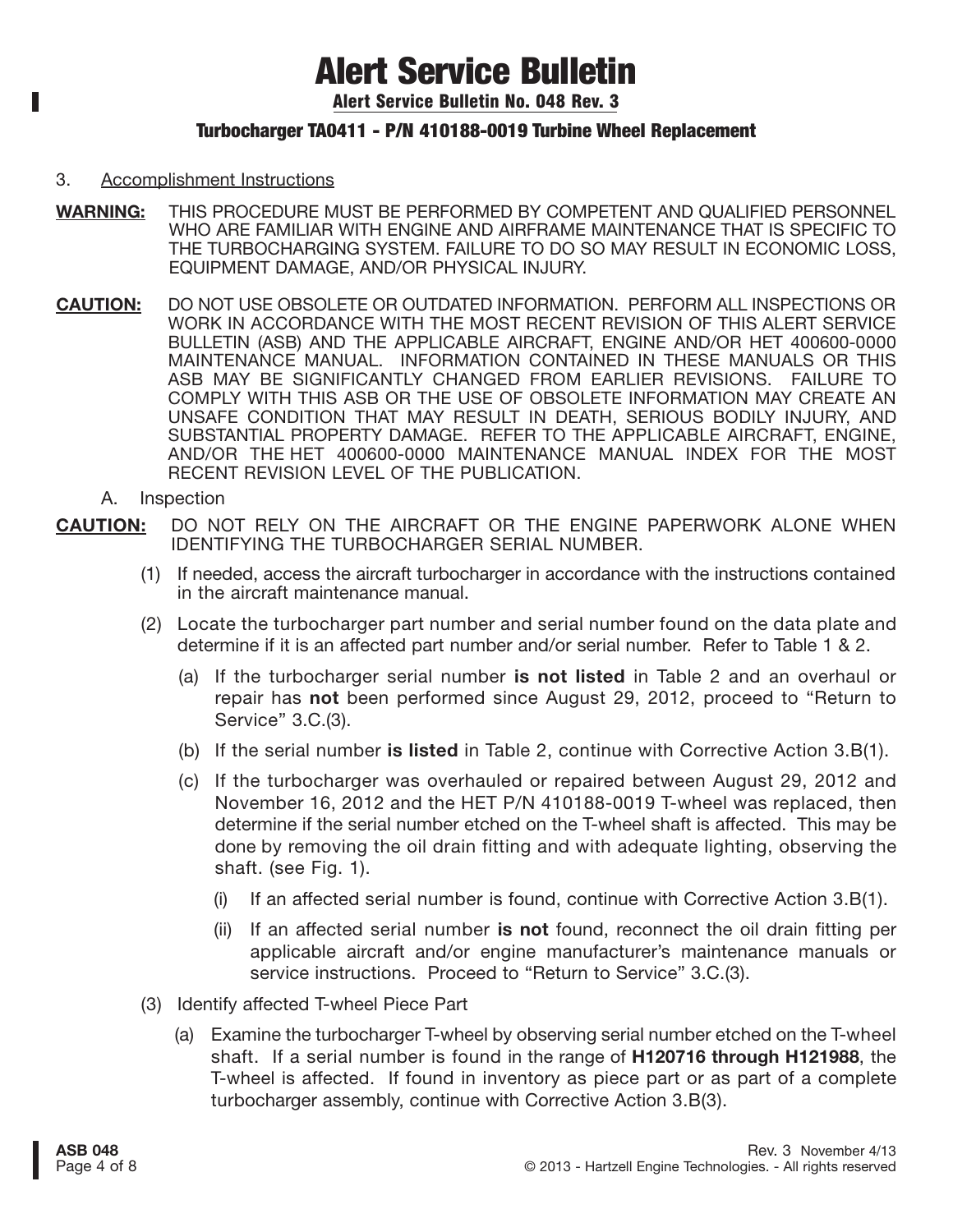Alert Service Bulletin No. 048 Rev. 3

### Turbocharger TA0411 - P/N 410188-0019 Turbine Wheel Replacement

- B. Corrective Action:
	- (1) If it has been determined that an affected T-wheel is installed:
		- (a) The turbocharger must be removed and suitable arrangements made to replace the T-wheel or turbocharger. Remove in accordance with the applicable aircraft and/or engine manufacturer's maintenance manuals or service instructions. *If returning the turbocharger to HET, do not send with fittings, oil reservoir, or other engine or airframe parts as they cannot be returned.*
	- (2) Return any affected turbocharger T-wheel HET P/N 410188-0019 within thirty (30) days from the date of this Alert Service Bulletin. Refer to 1.A.(1).
	- (3) Prior to installation of a repaired turbocharger, please check that the unit is received in undamaged condition with proper paperwork.
	- (4) Utilizing the applicable aircraft and/or engine manufacturer's maintenance manuals or service instructions, re-install the turbocharger assembly and proceed to "Return to Service".
- C. Return to Service
	- (1) After the turbocharger has been properly installed, the aircraft will be ready for "return to service".
	- (2) Perform the recommended turbocharger operational tests in accordance with Hartzell Engine Technologies Service Bulletin 023.
		- (a) The operational tests consist of turbocharger pre-lubrication, ground running tests, and operational flight test.
		- (b) Make sure air, exhaust, or oil leaks are not present.
	- (3) Using the applicable aircraft and engine manufacturer's maintenance manuals of the latest revision, install any portion of the aircraft that was removed to gain access.
- D. Upon successful completion of this Alert Service Bulletin per the applicable compliance listed, make an appropriate log book entry noting compliance with this Alert Service Bulletin as terminating action.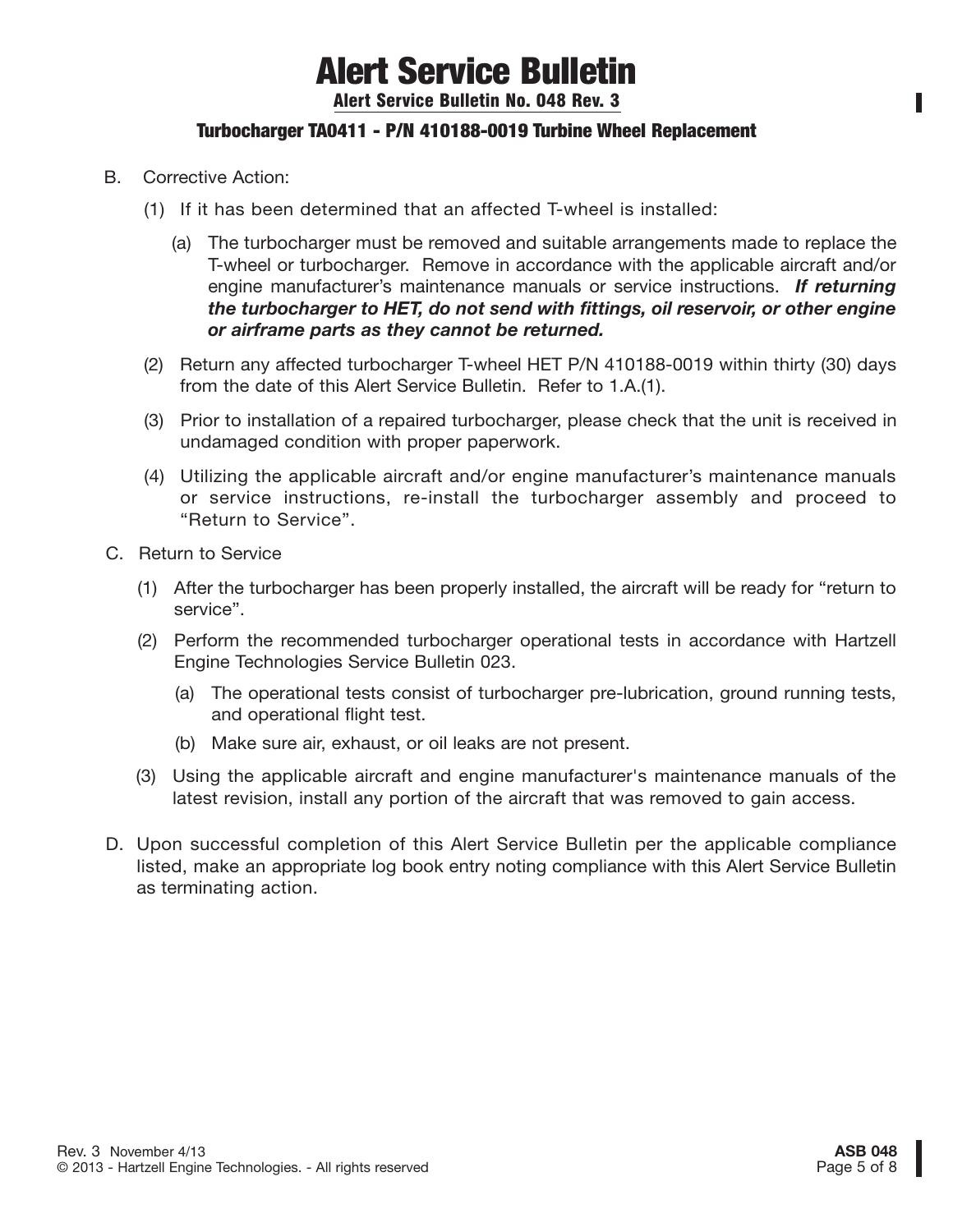Alert Service Bulletin No. 048 Rev. 3

### Turbocharger TA0411 - P/N 410188-0019 Turbine Wheel Replacement

4. Contact Information:

I.

- A. All communications regarding this ASB, must be placed either through Hartzell Engine Technologies Technical Support at (334)-386-5441 or (888) 461-6077, for international calling +1 (334)-386-5441. If by Fax use (334) 386-5450.
- B. Written communications must be placed through Hartzell Engine Technologies Technical Support, 2900 Selma Highway, Montgomery, AL 36108, USA.
- C. If E-mail communication is desired, go to our website:http://www.hartzellenginetech.com and select "contact" and follow the instructions.
- D. If returning the T-wheel or turbocharger for repair or replacement, refer to Appendix 1.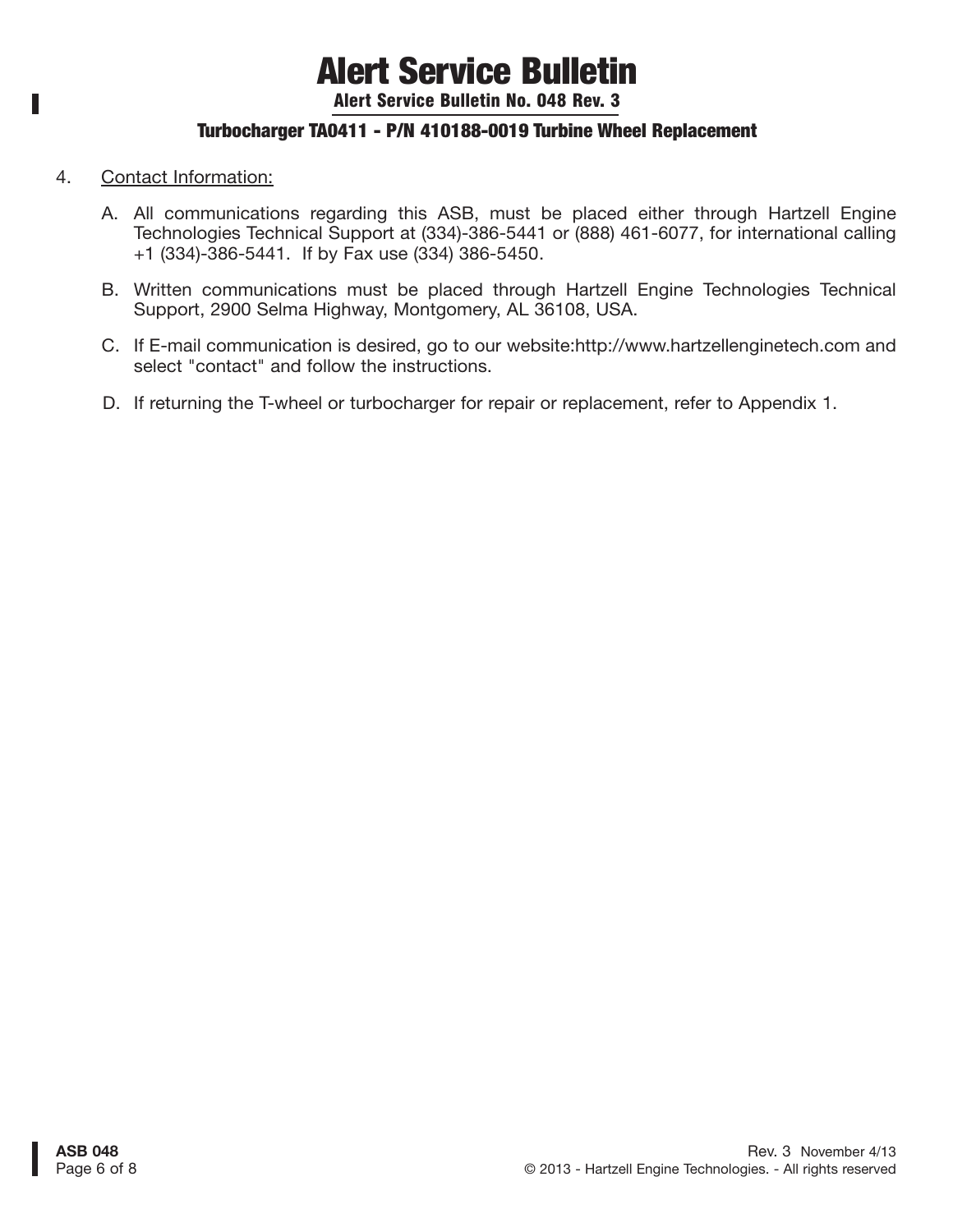Alert Service Bulletin No. 048 Rev. 3

### Turbocharger TA0411 - P/N 410188-0019 Turbine Wheel Replacement

| <b>Turbocharger P/N</b> | <b>Engine Model</b>                       | <b>Engine P/N</b> | <b>Aircraft Models</b>     |
|-------------------------|-------------------------------------------|-------------------|----------------------------|
| 466642-0001             | <b>TSIO-360-MB, -SB</b>                   | 649151-1 (CMI)    | Mooney Encore              |
| 466642-9001             | <b>TSIO-360-MB, -SB</b>                   | 649151-1 (CMI)    | Mooney Encore              |
| 466642-0002             | <b>TSIO-360-RB</b><br><b>LTSIO-360-RB</b> | 649151-2 (CMI)    | Piper Seneca V - PA34-220T |
| 466642-9002             | <b>TSIO-360-RB</b><br><b>LTSIO-360-RB</b> | 649151-2 (CMI)    | Piper Seneca V - PA34-220T |
| 466642-0006             | TIO-540-AK1A (LYC)                        | 46C22924 (LYC)    | Cessna T182T               |
| 466642-9006             | TIO-540-AK1A (LYC)                        | 46C22924 (LYC)    | Cessna T182T               |

#### **Table 3 - Aircraft / Engine Reference Guide\***

\* Use for reference purposes only. Aircraft/engines listed are inclusive of but not limited to these models.



**Note:** Affected HET P/N T-wheels have S/N on the shaft.

**Figure 1 - Typical View of T-wheel S/N Through Turbocharger Oil Drain Port**